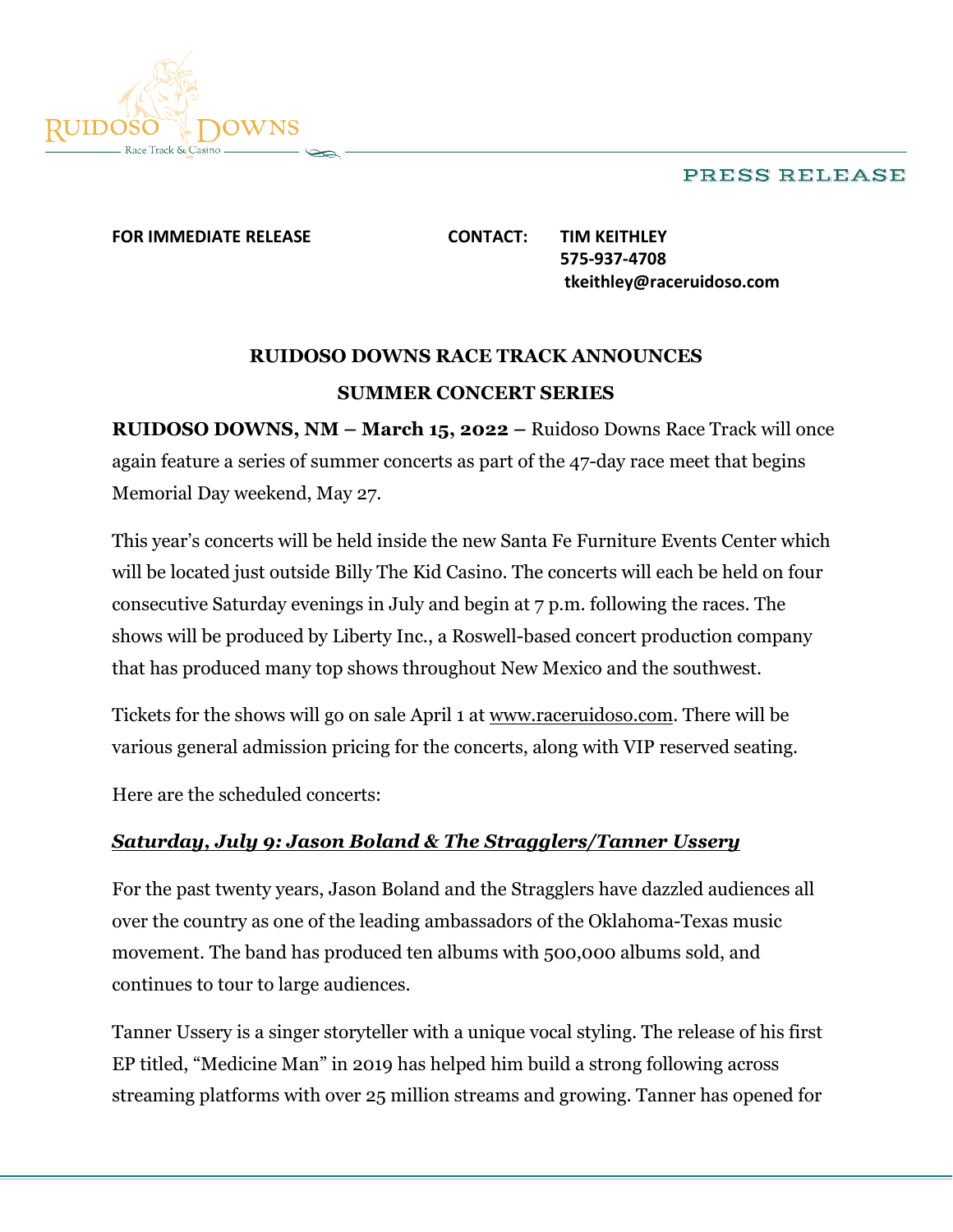

PRESS RELEASE several notable artists and more recently was honored by having his song "*The Light*" featured in the Season four finale of Paramount Network's hit TV show "Yellowstone."

## *Saturday, July 16: Stoney LaRue*

Over a nearly a twenty-year music career, the Lone Star-born and Oklahoma-raised LaRue has transformed himself into an unlikely Renaissance man. LaRue is an accomplished songwriter, informed traveler and self-aware philosopher. LaRue converses just as easily about Indian yogis and gurus as he does about Texas barbecue and dance halls, and highlights all facets of his complex persona on the inspiring new album titled "*Onward*".

## *Saturday, July 23: Josh Abbott Band*

When fans of Texas-bred Josh Abbott Band hear the four-track EP "*Catching Fire*", they're likely to reconnect with a sound from the not-so-distant past. Fans will hear songs of positivity built on solid country textures and unified by Abbott's congenial-butexperienced voice. The seven-piece group cut its teeth as a hard-touring act with hooky melodies that deliver real-world stories. Led by true-to-life cycles in Abbott's life, JAB explored new territory with its last two albums—documenting the dissolution of a marriage in "*Front Row*" and adding strings with a horn section to "*Until My Voice Goes Out*". The new JAB release "*Catching Fire*" captures a sense of personal renewal. Texas Tech Alumni weekend will be held at Ruidoso Downs in conjunction with the performance.

### *Saturday, July 30: Jake Hooker & The Outsiders/Will Banister*

A Ruidoso Downs fan favorite, Jake Hooker & The Outsiders returns to highlight an evening of western swing that remains a traditional summertime sound. Hooker's musical roots began with his father's west Texas country band where he began playing bass at the age of 17. Hooker's band is considered one of the most sought-after in Texas with regular dates—he played the All American CowboyFest at Ruidoso Downs last October and continues to entertainment the crowds.